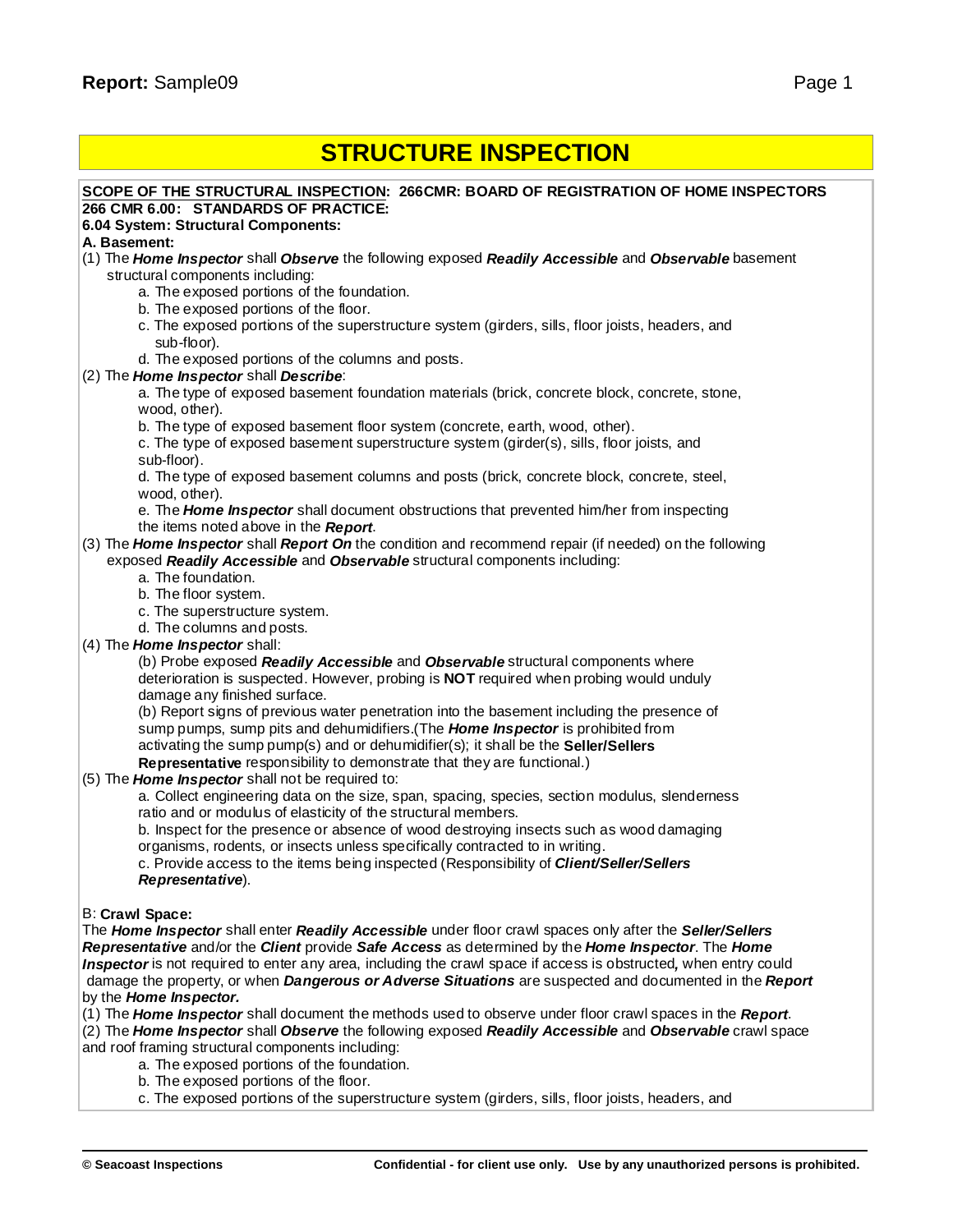| sub-floor).                                                                                                                                                               |
|---------------------------------------------------------------------------------------------------------------------------------------------------------------------------|
| d. The exposed portions of the columns and posts.                                                                                                                         |
| (3) The Home Inspectors shall Report On obstructions, unsafe access, and Dangerous or Adverse Situations<br>that prevented him/her from inspecting the items noted above. |
| (4) The Home Inspector shall Describe (if different from the description of the basement supports) and report                                                             |
| the condition and recommend repair (if needed) on the following exposed Readily Accessible and Observable                                                                 |
| structural components of the crawl space including:                                                                                                                       |
| a. The foundation: (Brick, Concrete, Concrete Block, Wood, Other).                                                                                                        |
| b. The floor system: (Brick, Concrete, Earth, Wood, Other).                                                                                                               |
| c. The superstructure floor system: (Girders, Sills, Floor Joists, Headers, Other).                                                                                       |
| d. The columns and posts: (Brick, Concrete, Concrete Block, Steel (Adjustable or Fixed),                                                                                  |
| Wood, Other)                                                                                                                                                              |
| (5) The Home Inspector shall not be required to:                                                                                                                          |
| a. Collect engineering data on the size, span, spacing, species, section modulus, slenderness                                                                             |
| ratio and or modulus of elasticity of the structural members (Engineering Services).                                                                                      |
| b. Inspect for insect infestation, rodents and or vermin (Independent Pest                                                                                                |
| Control/Extermination Service).                                                                                                                                           |
| c. Provide Safe Access to the items being inspected (Responsibility of Client/Seller/Sellers<br>Representative).                                                          |
| (6) The Home Inspector shall:                                                                                                                                             |
| (a) Probe exposed Readily Accessible and Observable structural components where                                                                                           |
| deterioration is suspected: However, probing is NOT required when probing would unduly                                                                                    |
| damage any finished surface.                                                                                                                                              |
| (b) Report signs of previous water penetration into the crawl space including the presence of                                                                             |
| sump pumps and dehumidifiers. (The Home Inspector is prohibited from activating the sump                                                                                  |
| pump(s) and or dehumidifier(s); it shall be the Seller/Sellers Representative responsibility                                                                              |
| to demonstrate that they are functional.)                                                                                                                                 |
| C: Attic Space:                                                                                                                                                           |
| 1. The Home Inspector shall enter attic spaces only after the Seller/Sellers Representative and or Client                                                                 |
| provide Safe Access as determined by the Home Inspector. The Home Inspector is not required to enter any                                                                  |
| area, if it is not Readily Accessible, if access is obstructed, when entry could damage the property, or when                                                             |
| Dangerous or Adverse Situations are suspected and reported by the Home Inspector.                                                                                         |
| 2. The Home Inspector shall observe the following exposed Readily Accessible and Observable roof framing                                                                  |
| structural components including:                                                                                                                                          |
| a. The exposed portions of the roof framing, including the roof sheathing.                                                                                                |
| 3. The <i>Home Inspector</i> shall:                                                                                                                                       |
| a. Probe exposed Readily Accessible and Observable structural components where<br>deterioration is suspected: However, probing is NOT required when probing would unduly  |
| damage any finished surface.                                                                                                                                              |
| 4. The Home Inspector shall describe the roof framing system and the roof sheathing:                                                                                      |
| a. Framing: Rafters, Collar Ties, Tie Beams, Trusses, Other                                                                                                               |
| b. Roof Sheathing: Boards, Oriented Strand Board, Plywood, Other.                                                                                                         |
| 5. The Home Inspector shall Report On:                                                                                                                                    |
| a. The methods used to observe attics (through a hatch or while standing in the attic space).                                                                             |
| b. The presents and or lack of flooring, obstructions, unsafe access, and dangerous or adverse                                                                            |
| situations that prevented him/her from inspecting the items noted above.                                                                                                  |
| c. The condition and recommend repair (if needed) on the following exposed Readily                                                                                        |
| Accessible and Observable structural components of the roof framing:<br>The roof framing (Rafters, Collar Ties, Rafter Ties, Trusses, Beams, Other)                       |
| Sheathing Materials (Boards, Oriented Strand Board, Plywood, Other).                                                                                                      |
| d. Evidence of prior water penetration.                                                                                                                                   |
| e. The presence of a light.                                                                                                                                               |
| 6. The Home Inspector shall not be required to:                                                                                                                           |
| a. Collect engineering data on the size, span, spacing, species, section modulus, slenderness                                                                             |
| ratio and or modulus of elasticity of the structural members ( <i>Engineering Service</i> ).                                                                              |
| b. Inspect for insect infestation, rodents and or vermin (Independent Pest                                                                                                |

Control/Extermination Service).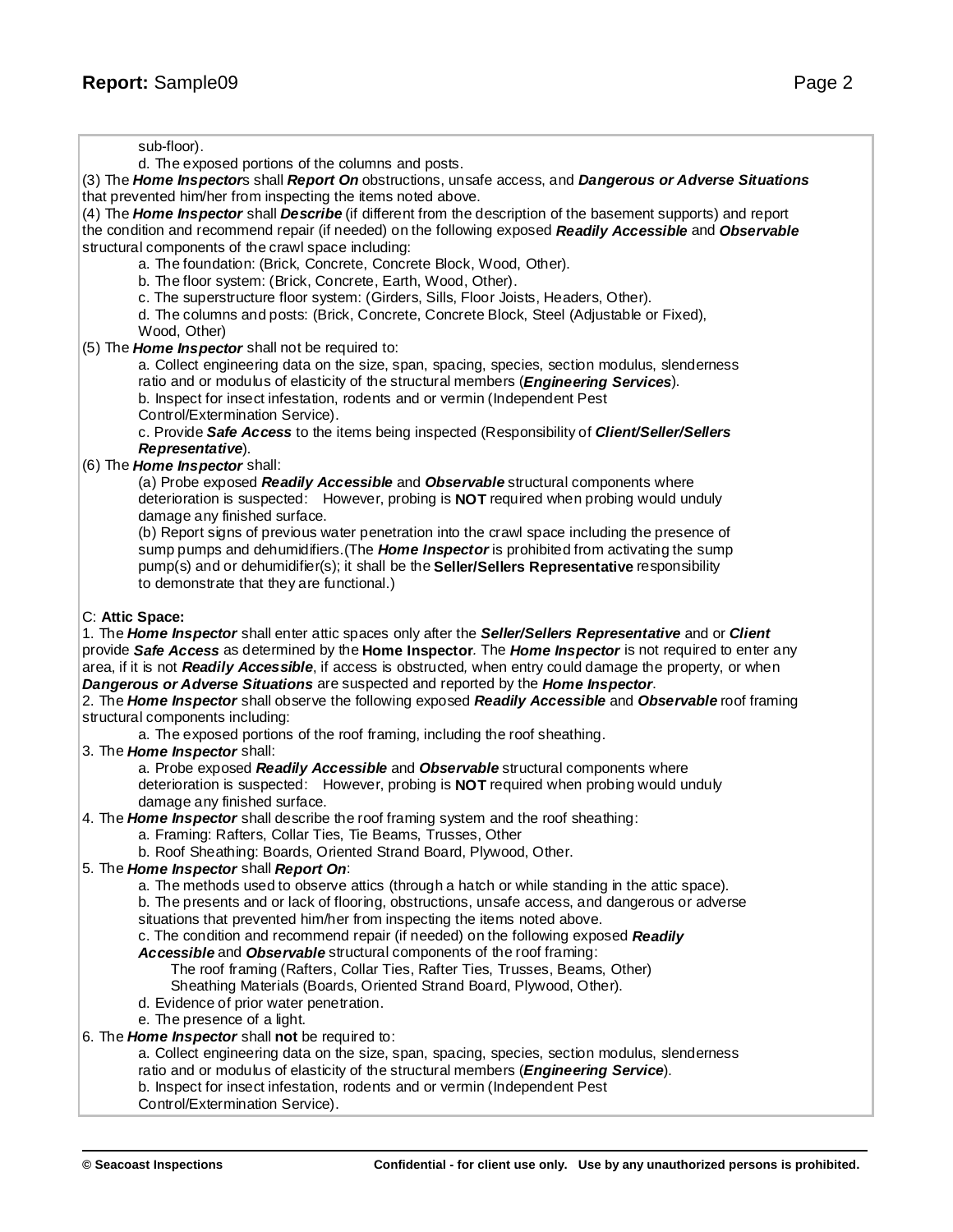c. Walk on the exposed and or insulation covered framing members.

#### **DISCLAIMERS:**

A. **This report does NOT GUARANTEE A DRY BASEMENT. (see General Comment #A below)**

B. The inspector is not required to enter under-floor crawl spaces or attics when entry could damage the property, or when dangerous or adverse conditions are suspected. Be advised that areas not entered may contain hidden defects. C. The *Client* understands that the inspection does not include invasive inspection or exploratory demolition. Structural components or mechanical systems concealed by finished surfaces or stored goods are inaccessible for visual inspection and are therefore **EXCLUDED** from this *Report*.. Be advised that hidden problems may exist.

D. The *Client* understands that the inspection & final report do not provide and engineering service or architectural service as assessing structural integrity of a building is beyond the scope of a limited visual inspection. A certified engineer is recommended when there are structural concerns about the building. No engineering calculations are performed during this inspection.

E. The Client understands that the home inspection & Report do NOT INCLUDE A TERMITE OR WOOD BORING **INFESTATION REPORT.** No inspection is made by this **COMPANY** to detect past or present insect or rodent activity. Wood boring insects that can appear anytime, even if there were no signs of infestation or damage at time of inspection. This *Company* is NOT a licensed pest control company or exterminator. The inspection for rot is done by line of sight and is done in conjunction with the responsibility to examine structural condition. **I ADVISE THAT EVERY HOME BE INSPECTED BY A LICENSED PEST CONTROL COMPANY NOW, PRIOR TO THE CLOSE OF ESCROW to protect** your right to negotiate for repairs or chemical treatment if needed. I emphasize that your only assurance of **arresting or preventing infestation, whether concealed or discovered, is to obtain treatment and a warranty from a state licensed pest control company.**

**GENERAL COMMENTS:** A. *A dry basement cannot be guaranteed because a basement is a hole in the ground that is vulnerable to infiltration when exposed to prolonged rain, ground saturation, changes in seasonal* hydrostatic ground water pressure and fluctuation in the water table. If you want a guaranty of a dry basement, then you should hire a basement waterproofing contractor to install a perimeter French drain system along the perimeter of the basement walls and connected to a sump pump with battery back-up. Ideally, the site should **have hard surfaces and soils that slope away from the residence, functional gutters & downspouts and a** difference in elevation between the exterior grade and the interior floors. If the site does not live up to this ideal, **then the Company disavows all responsibility for water penetration problems.** Be advised that evidence of prior dampness is often concealed by the owner's stored goods, painted surfaces or finished surfaces below grade level. You should ask the owner about honest disclosure of any prior wet basement problems prior to purchase. Most basement dampness can be reduced by directing all surface water and roof run-off away from the foundation. B. **You should** request in writing that the basement, garage and attic be emptied and broom swept clean prior to purchase. **Then you should return to re-inspect for concealed defects.** C. Owners are required to maintain structural elements in good repair and fit for intended use. D. Be advised that any source of water penetration or ventilation imbalance can cause interior damage and / or mold. E. The condition of hidden wall substrate is undetermined as it is not *readily accessible* for inspection.

### **1. DESCRIPTION OF BUILDING:**

**STYLE:** Wood framed colonial reproduction.

# **TYPE OF SPACE BENEATH**

**BUILDING:** Observation: The home has a full basement that is approximately 70% finished. Analysis: While a finished basement may be a positive feature, it prevents a home inspector from gaining access to inspect those parts of the structure and mechanical systems that are covered by finished surfaces - hidden problems may exist. (Note: Be advised that new foundations enclosing habitable space below grade level are required to have **waterproofing** to prevent potential water infiltration problems. The original dampproofing of the foundation alone is not adequate. Be further advised that average basement windows are not sized properly for safe emergency egress. Recommendation: You might ask the owner if and there are any past wet basement problems and if the foundation was treated with waterproofing or if a drainage system is present to protect the basement.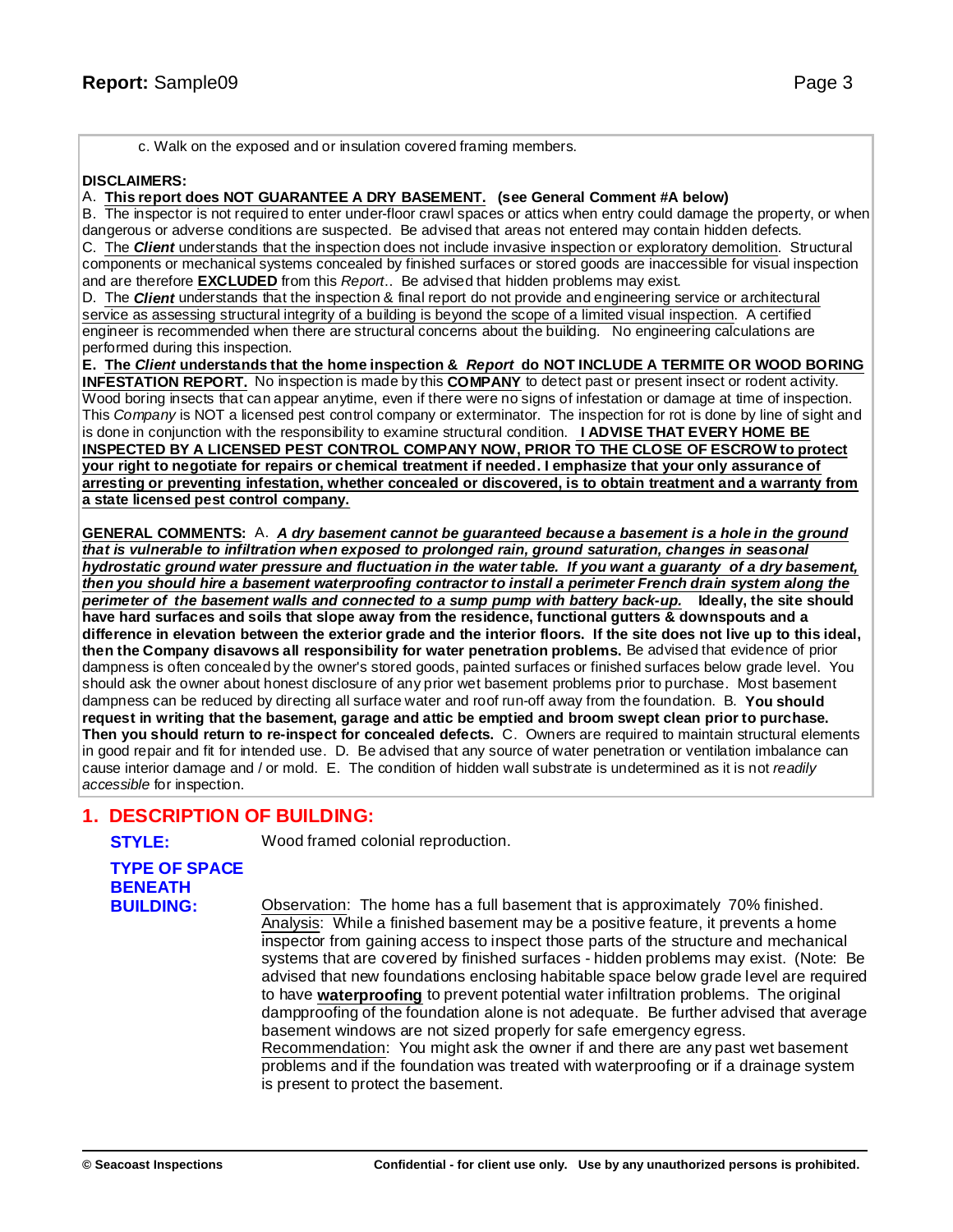## **2. OSTRUCTIONS THAT RESTRICTED INSPECTION:**

# **TYPE OF**

### **OBSTACLE:** Observation: The basement is partly finished. **STRUCTURAL ELEMENTS WERE VIEWED IN THE UNFINISHED AREAS ONLY.**

Analysis: While the inspector used an earnest effort to alert you about visible or suspected problems, please understand that the he does NOT have X-ray eyes. The condition of structural elements & mechanical systems hidden by finished surfaces is undetermined. **HIDDEN PROBLEMS MAY STILL EXIST that are not documented in this report.**

Recommendation: Ask the owners if they have any knowledge of conditions beneath the finished surfaces and if there is a drainage system in place to protect the finished areas below grade. If through your negotiations access becomes possible, components become *readily accessible*, repairs are done or systems are restored, you may desire to schedule a "return visit" inspection with this office, at an additional charge, prior to commitment.

### **3. SIGNS OF WATER PENETRATION:**

**SIGNS OF BASEMENT / CRAWL SPACE WATER PENETRATION:**



Observation: Suspected mold was visible in the home. Analysis: **DISCLAIMER: THE INSPECTION AND REPORTING ON MOLD IS EXCLUDED FROM THE INSPECTION AND REPORT PER OUR AGREED CONTRACT. Mold detection and investigation are beyond the scope of this limited visual home inspection and report. Any reference to mold is done so as a courtesy, without consideration, so that you can consult other experts. WARNING: Excessive mold can be a health concern and an irritant to those with respiratory problems.** Be advised that many homes have excessive moisture and poor ventilation issues which might lead to mold, and that the extent of mold beyond visible surfaces is undetermined. There is a possibility of concealed problems. Therefore, further investigation is needed as mold abatement can quickly involve significant expense.

Recommendation: I advise that you hire a microbiology laboratory **NOW** to perform a comprehensive investigation including collection and analysis of indoor air and surface mold samples, full report and discussion of qualitative and quantitative results, and suggestions concerning remediation before close of escrow. Be advised that testing may confirm a need to hire a professional environmental company to perform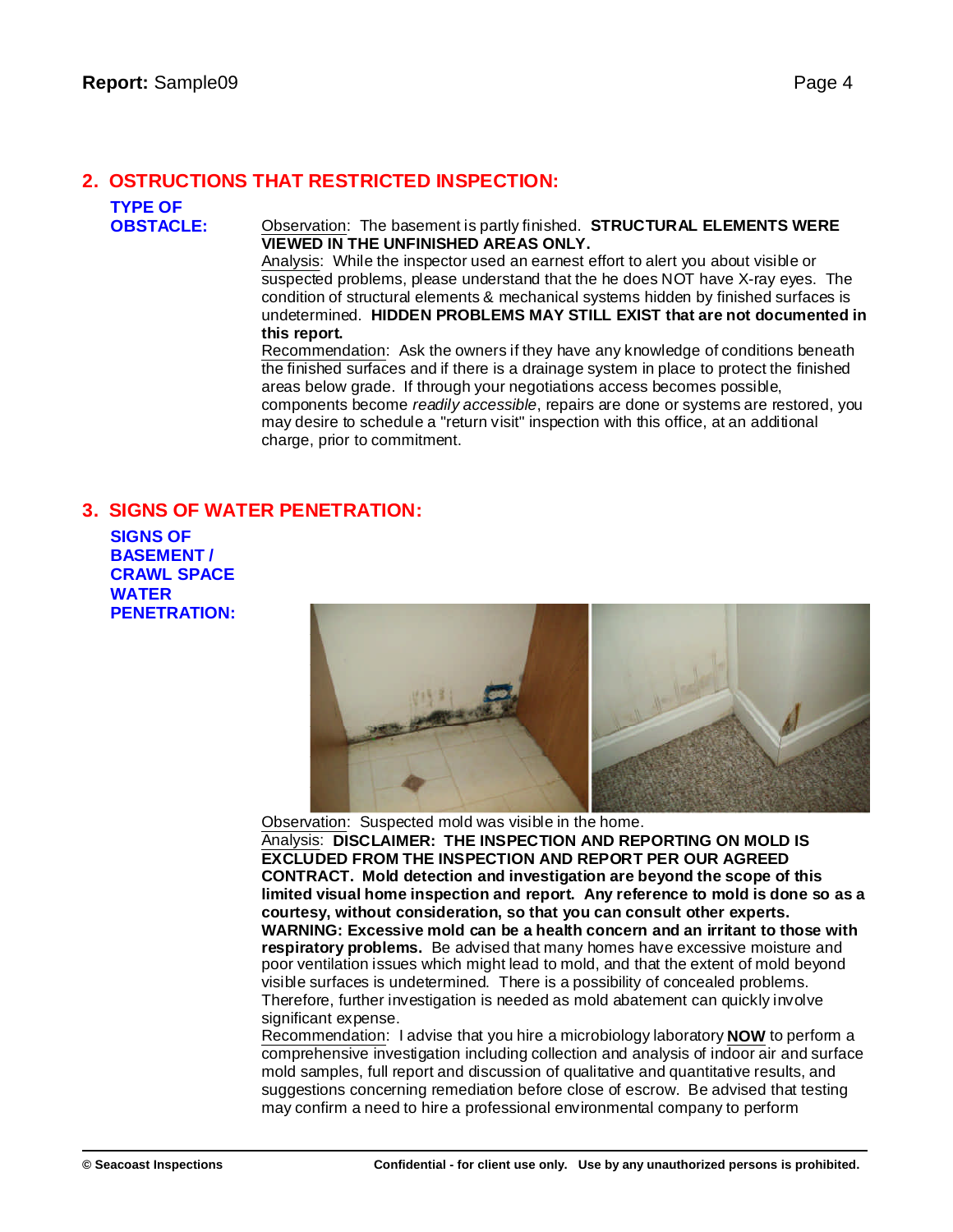#### remediation at **significant expense.** Mold Resources: [http://ww](http://www.epa.gov/iaq/pubs/moldresources.html)[w.epa.gov/iaq/pubs/moldresources.html](www.epa.gov/iaq/pubs/moldresources.html) h[ttp://w](http://www.epa.gov/iaq/molds/moldguide.html)[ww.epa.gov/iaq/molds/moldguide.html](www.epa.gov/iaq/molds/moldguide.html) h[ttp://w](http://www.epa.gov/mold/)[ww.epa.gov/mold/](www.epa.gov/mold/)

Observation: Water stains are visible in the basement at the locations identified below:

- \*\* Joint of the basement floor and foundation walls.
- \*\* At the chimney base.
- \*\* Near the water heater.

Analysis: The stains indicate previous moisture in the basement at the indicated locations. The past frequency or amount of water in the basement is undetermined. Be advised that all basements are vulnerable to seasonal wet basement problems depending on variables such as: lot drainage, drainage along the foundation, roof drainage, soil conditions, water table, type of foundation and weather conditions. Be advised that any source of water penetration or ventilation imbalance can cause interior damage and / or mold.

Recommendation: You should ask the owner to disclose any known past history of wet basement problems as only the owner has seasonal experience in the home. *If you want a guaranty of a dry basement, then you should hire a basement waterproofing contractor to install a perimeter French drain system along the perimeter of the basement walls and connected to a sump pump with battery back-up. Such systems involve significant expense.*

Web Resource: [http://w](http://www.thisoldhouse.com/toh/print/0,17071,591677,00.html)[ww.thisoldhouse.com/toh/print/0,17071,591677,00.html](www.thisoldhouse.com/toh/print/0,17071,591677,00.html)

# **FLOOR DRAIN OR SUMP**

**COSE** CONDITION: There is a floor drain present in the basement floor. Analysis: The true function, seasonal need and discharge point of the drain are undetermined. Recommendation: Ask the owner where the drain discharges and how often it is needed. (Cleaning & testing for drainage is advised.)

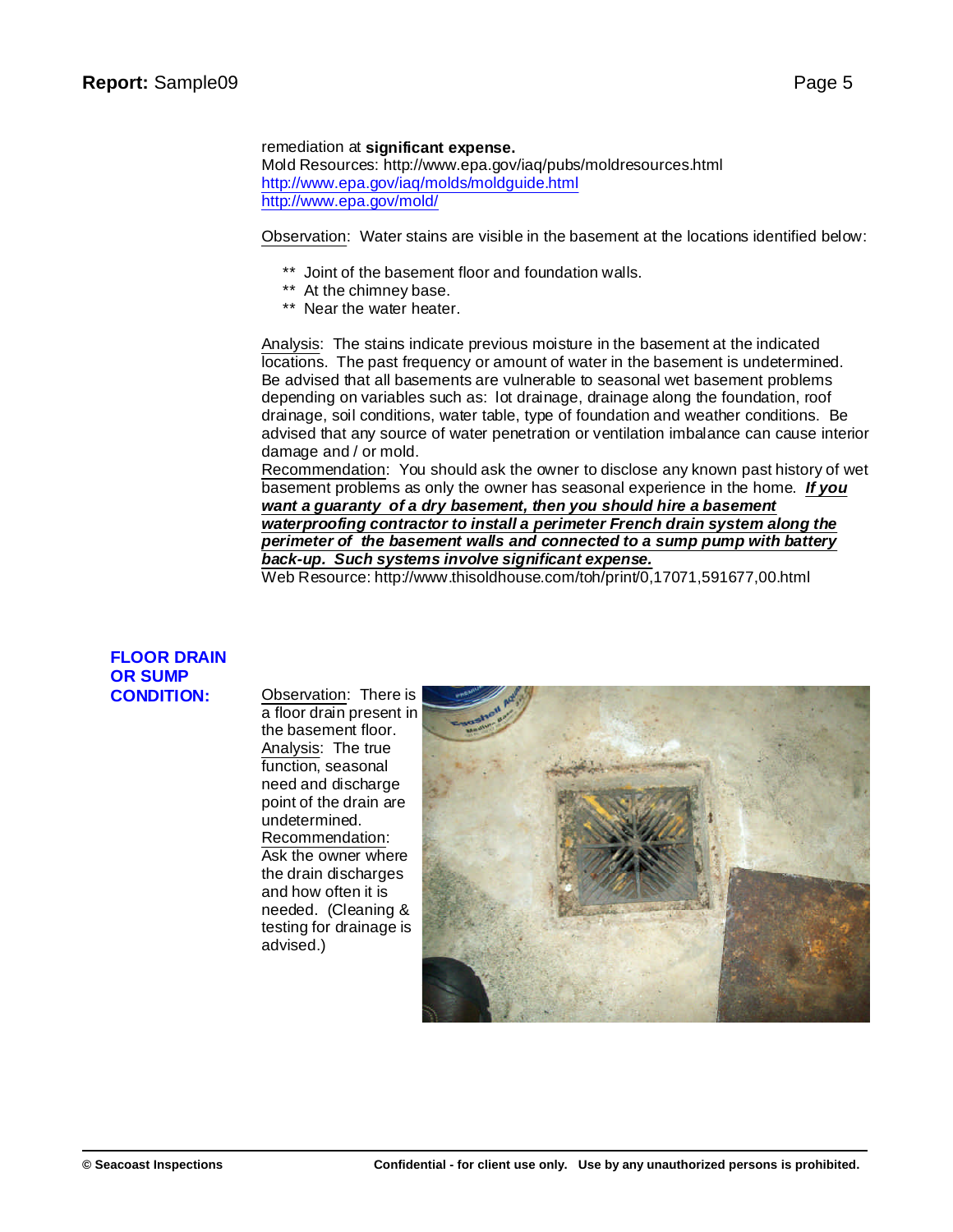# **SUMP PUMP** &<br>**CONDITION:**

**CO**servation: No sump pump in the *readily accessible* parts of the basement at time of inspection. But the home does have a sewage ejection pump. This collects the sewage, grinds it up and sends it out to the septic system.



## **4. EXPOSED FOUNDATION SYSTEM:**

**TYPE OF EXPOSED FOUNDATION**

**MATERIALS: Poured concrete.** (1920's to present)

### **TYPE OF EXPOSED BASEMENT FLOOR SYSTEM: CONCRETE** where

exposed. (Note: The inspector is not required to move storage or floor coverings to examine the basement floor. There is a risk of concealed damage, shrinkage cracks, cold joint separations or hidden water stains behind the storage or finished surfaces). Non-critical small random cracks are present in the basement floor.



Observation: Some of the basement floor system is concealed by finished floor coverings.

Analysis: As the basement floor system is not *readily accessible*, true conditions are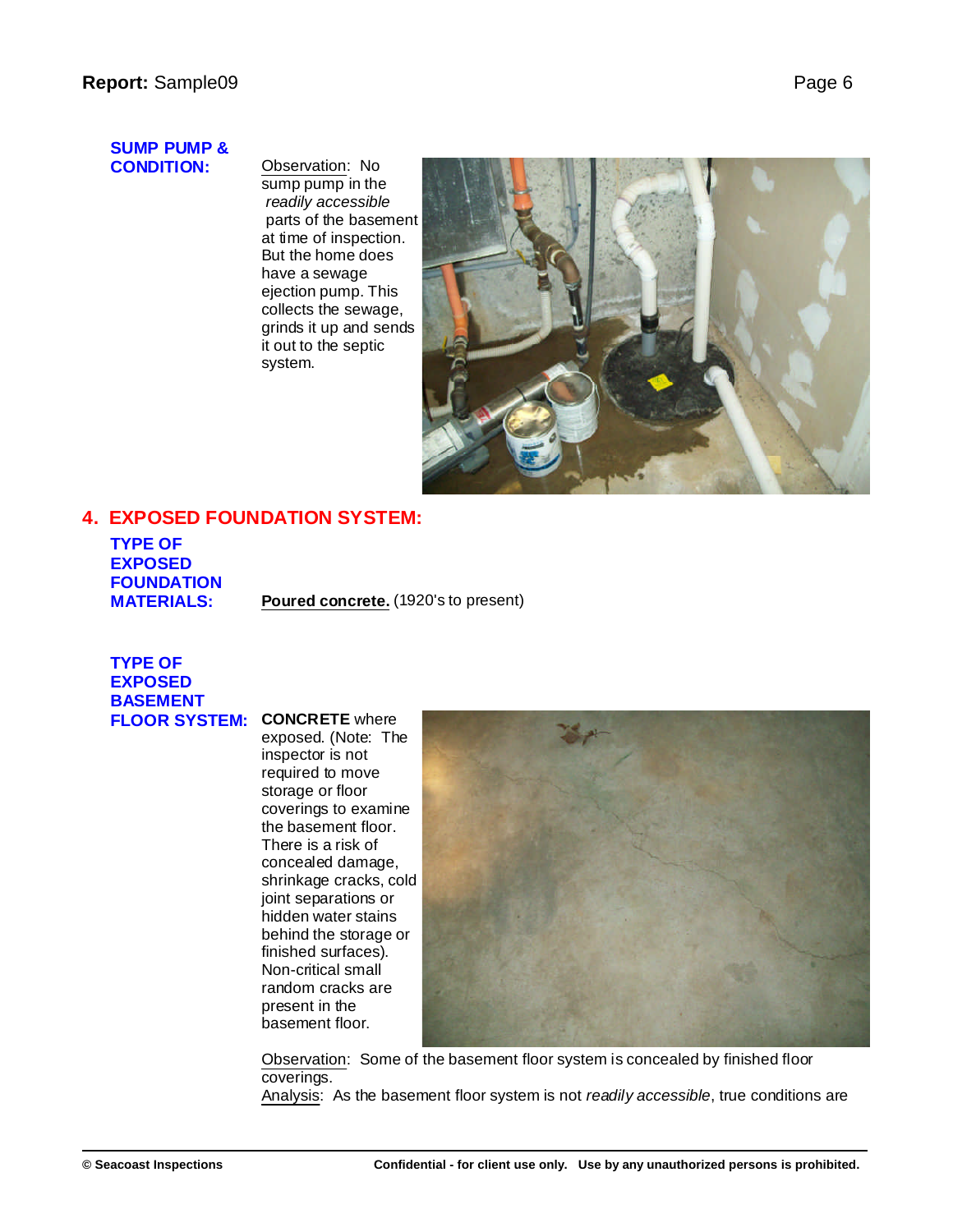undetermined. Be advised that removal of floor coverings may reveal problems that are not documented in this report.

Recommendation: If you have concerns regarding hidden problems, then you should ask if the floor covering can be removed for further investigation.

# **CONDITION OF EXPOSED FOUNDATION**

#### **FOUNDATION: \*\* FUNCTIONAL with EXCEPTIONS: (See visible problems below)**

**PROBLEMS:** Observation: No visible critical foundation or basement floor problems were observed where *exposed and readily accessible* at time of inspection. (Note: Because of storage, not all parts of the foundation were inspected. The foundation and basement floor should be re-examined for hidden defects when the basement is empty.)

## **5. EXPOSED CRAWL SPACE(S):**

**ACCESSIBILITY:** Observation: Not applicable. No crawl spaces were found with this building.

### **6. EXPOSED COLUMNS AND POSTS:**

**TYPES: Steel** (fixed) columns are present.

| <b>CONDITION OF</b><br><b>EXPOSED</b><br><b>COLUMNS:</b> | * FUNCTIONAL where readily accessible at time of inspection.                         |
|----------------------------------------------------------|--------------------------------------------------------------------------------------|
| <b>COLUMN</b>                                            | Observation: No visible column problems observed where readily accessible at time of |
| <b>PROBLEMS:</b>                                         | inspection.                                                                          |

### **7. EXPOSED BASEMENT SUPERSTRUCTURE SYSTEM:**

| <b>TYPE OF</b><br><b>EXPOSED</b><br><b>FRAMING:</b>             | Observation: Modern platform & box sill floor frame construction present.<br>DISCLAIMER: NO ENGINEERING OR LOAD CALCULATIONS ARE EXPRESSED<br>OR IMPLIED BY THE IDENTIFICATION OF THE STRUCTURE OR MATERIALS.                                                                                  |
|-----------------------------------------------------------------|------------------------------------------------------------------------------------------------------------------------------------------------------------------------------------------------------------------------------------------------------------------------------------------------|
| <b>CONDITION OF</b><br><b>EXPOSED SILLS,</b><br><b>GIRDERS,</b> |                                                                                                                                                                                                                                                                                                |
| <b>JOISTS,</b>                                                  |                                                                                                                                                                                                                                                                                                |
| <b>SUBFLOOR:</b>                                                | ** FUNCTIONAL with EXCEPTIONS as NOTED:<br>Observation: Areas of ceiling covering materials at the basement level prevented<br>complete viewing, probing and sounding of the floor frame.<br>Analysis: Complete evaluation undetermined due to lack of access. Hidden problems<br>could exist. |
|                                                                 | Recommendation: If through your negotiations access becomes possible, components<br>become readily accessible, repairs are done or systems are restored, you may desire<br>to schedule a "return visit" inspection with this office, at an additional charge, prior to<br>commitment.          |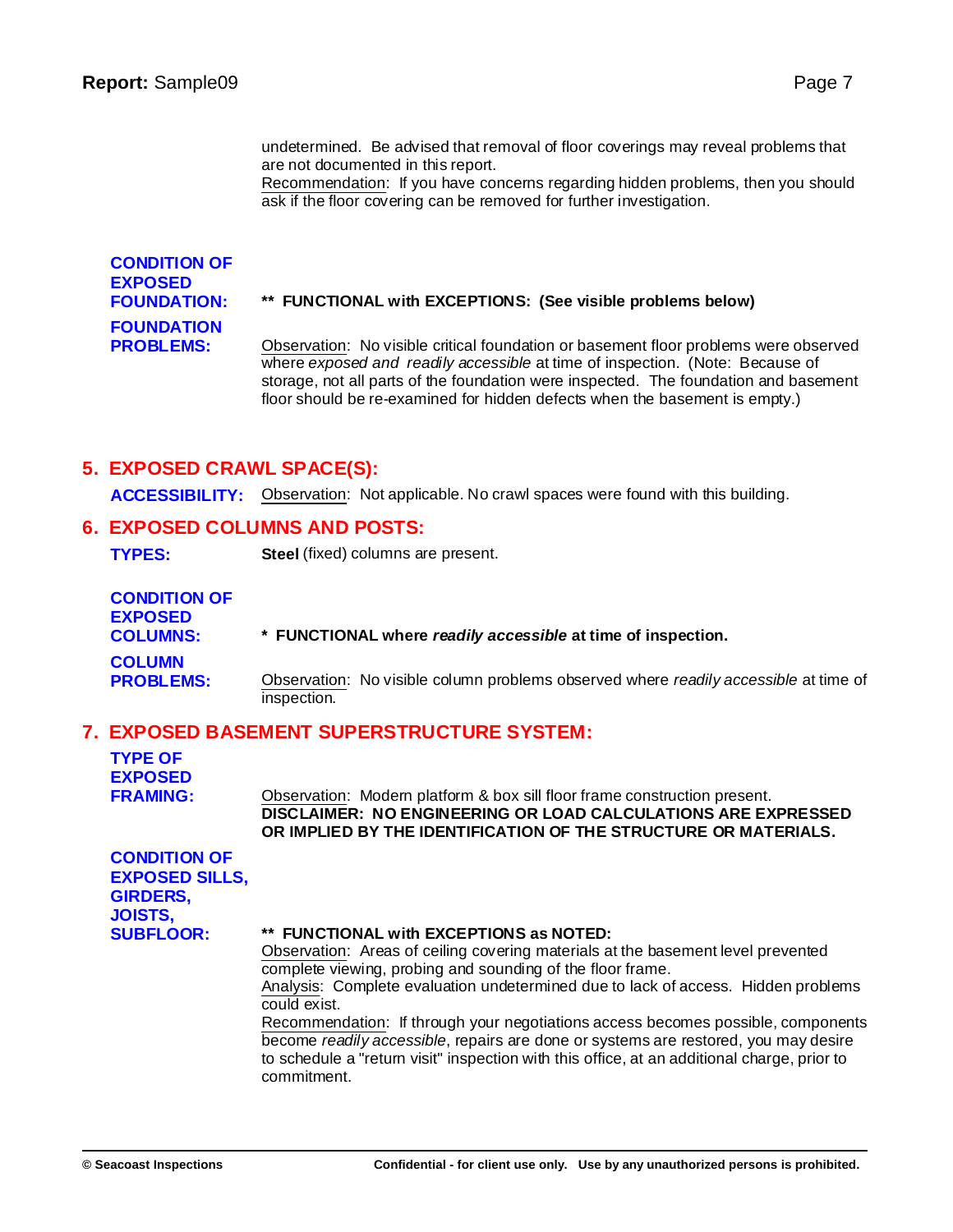# **VISIBLE PROBLEMS**

**OBSERVED:** Observation: Where *readily accessible*, the floor frame(s) appear **FUNCTIONAL** and did not exhibit any defects of a critical nature at time of inspection.

### **8. EXPOSED WALL FRAMES:**

**TYPE:** Wood. **CONDITION WHERE EXPOSED: \* FUNCTIONAL** or

visually plumb where *readily accessible*. The wood framed walls did not exhibit any excessive bowing, sagging or other critical defects as viewed from living spaces & unfinished areas. (Note: The actual wall framing members are covered by siding, drywall or plaster. The condition of the concealed framing and substrate is undetermined as such components are



not *readily accessible* for direct visual evaluation.)

Observation: In the basement there is a finished room with paneling installed that is poorly done.

Analysis: As we could see the wall is very wavy. It is possible moisture absorbed into the paneling to cause this when they had the leaks in the plumbing. Or it could be just poorly installed from the beginning.

Recommendation: I would remove the paneling for further inspection behind then make any corrections and reinstall new paneling.

### **9. EXPOSED STAIRCASES / BALCONIES / TRIM:**

**CONDITION: \*\* FUNCTIONAL with EXCEPTIONS as noted:**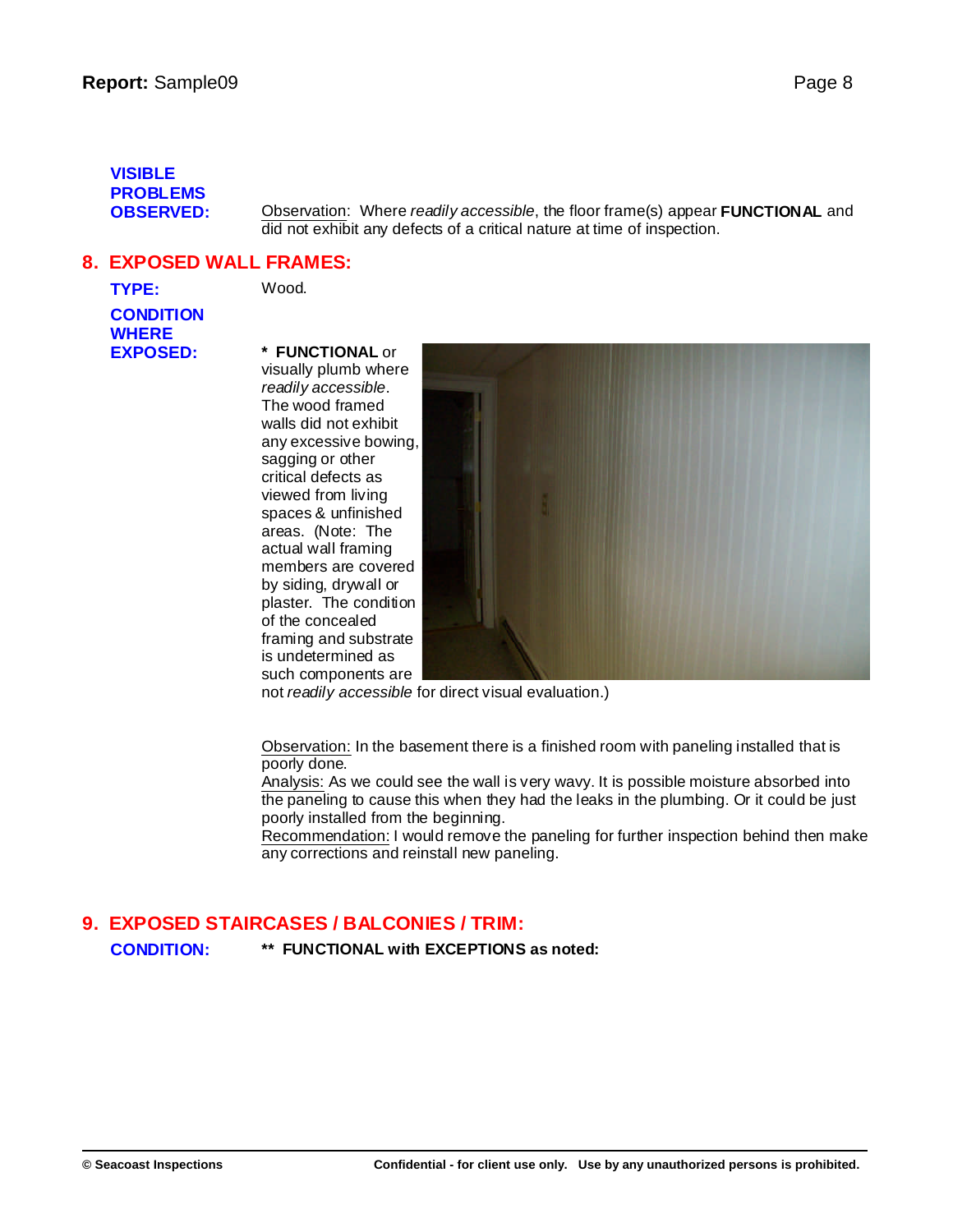### **STAIRCASE PROBLEMS:**



Observation: The staircase to the basement and second floor lacks returns at each end of the handrail.

Analysis: **\*\*\*\* UNSAFE**. A return is a short piece of handrail intended to prevent someone from hooking a handbag or pocket on the end of the railing and tripping or falling and suffering a personal injury. While the old staircase handrail may be preexisting, **URGENT** safety upgrading is advised.

Recommendation: Hire a finish carpenter to correct the handrail in accordance with the requirements of the building code.

Web Resource Video: [http://ww](http://www.thisoldhouse.com/toh/video/stairsfloors/article/)[w.thisoldhouse.com/toh/video/stairsfloors/article/](www.thisoldhouse.com/toh/video/stairsfloors/article/) 0,26206,1187093,00.html

### **10. EXPOSED ROOF STRUCTURE AND CEILING FRAMES:**

| <b>Description of</b><br>roof structure<br>and roof |                                                                                          |
|-----------------------------------------------------|------------------------------------------------------------------------------------------|
| sheathing:                                          | Where readily accessible, the roof frame has wood rafters and wood boards as<br>decking. |

**CONDITION - PROBLEMS:** \* **FUNCTIONAL.** No visible problems observed where *readily accessible* and clear of storage only at time of inspection. (Note: If there was storage in the attic at time of inspection, then YOU should examine the roof structure again when the owner has emptied the attic.)

### **11. Did the inspector probe exposed and readily accessible structural components where deterioration is suspected?**

YES - Suspected areas of deterioration were probed where *readily accessible* at time of inspection.

### **12. Did the inspector enter readily accessible under floor crawl spaces and attic spaces?**

YES - the inspector did enter *readily accessible* attic spaces.

### **13. OVER-ALL CONDITION / RECOMMENDATIONS:**

**Structural**

**summary:** Analysis: Repairs are necessary. Note: There is a potential for concealed damage. Recommendation: Prior to commitment, you should consult a licensed expert relative